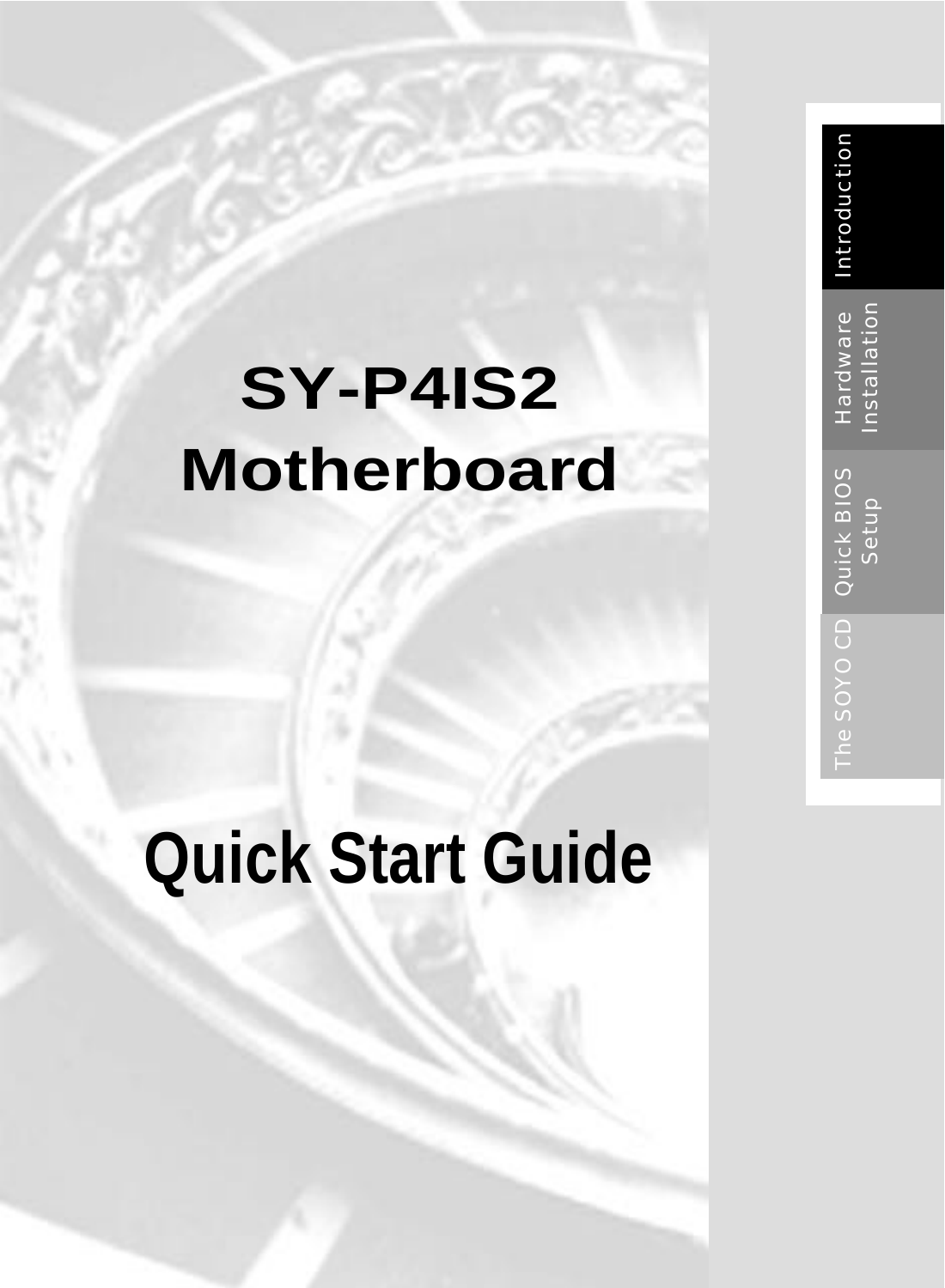## **SY-P4IS2 Motherboard**

mPGA Socket 478 processors Intel i845 AGP/PCI/CNR Motherboard 400 MHz Front Side Bus supported ATX Form Factor

Copyright © 2001 by Soyo Computer Inc.

#### **Trademarks:**

Soyo is the registered trademark of Soyo Computer Inc. All trademarks are the properties of their owners.

#### **Product Rights:**

All names of the product and corporate mentioned in this publication are used for identification purposes only. The registered trademarks and copyrights belong to their respective companies.

#### **Copyright Notice:**

All rights reserved. This manual has been copyrighted by Soyo Computer Inc. No part of this manual may be reproduced, transmitted, transcribed, translated into any other language, or stored in a retrieval system, in any form or by any means, such as by electronic, mechanical, magnetic, optical, chemical, manual or otherwise, without permission in writing from Soyo Computer Inc.

#### **Disclaimer:**

Soyo Computer Inc. makes no representations or warranties regarding the contents of this manual. We reserve the right to amend the manual or revise the specifications of the product described in it from time to time without obligation to notify any person of such revision or amend. The information contained in this manual is provided to our customers for general use. Customers should be aware that the personal computer field is subject to many patents. All of our customers should ensure that their use of our products does not infringe upon any patents. It is the policy of Soyo Computer Inc. to respect the valid patent rights of third parties and not to infringe upon or to cause others to infringe upon such rights.

#### **Restricted Rights Legend:**

Use, duplication, or disclosure by the Government is subject to restrictions set forth in subparagraph  $(c)(1)(ii)$  of the Rights in Technical Data and Computer Software clause at 252.277-7013.

#### **About This Guide:**

This Quick Start Guide can help system manufacturers and end users in setting up and installing the Motherboard. Information in this guide has been carefully checked for reliability; however, to the correctness of the contents there is no guarantee given. The information in this document is subject to amend without notice.

For further information, please visit our **Web Site** on the Internet. The address is **"http://www.soyo.com.tw".**

#### **P4IS2 Serial - Version 1.0 - Edition: July 2001**

\* These specifications are subject to amend without notice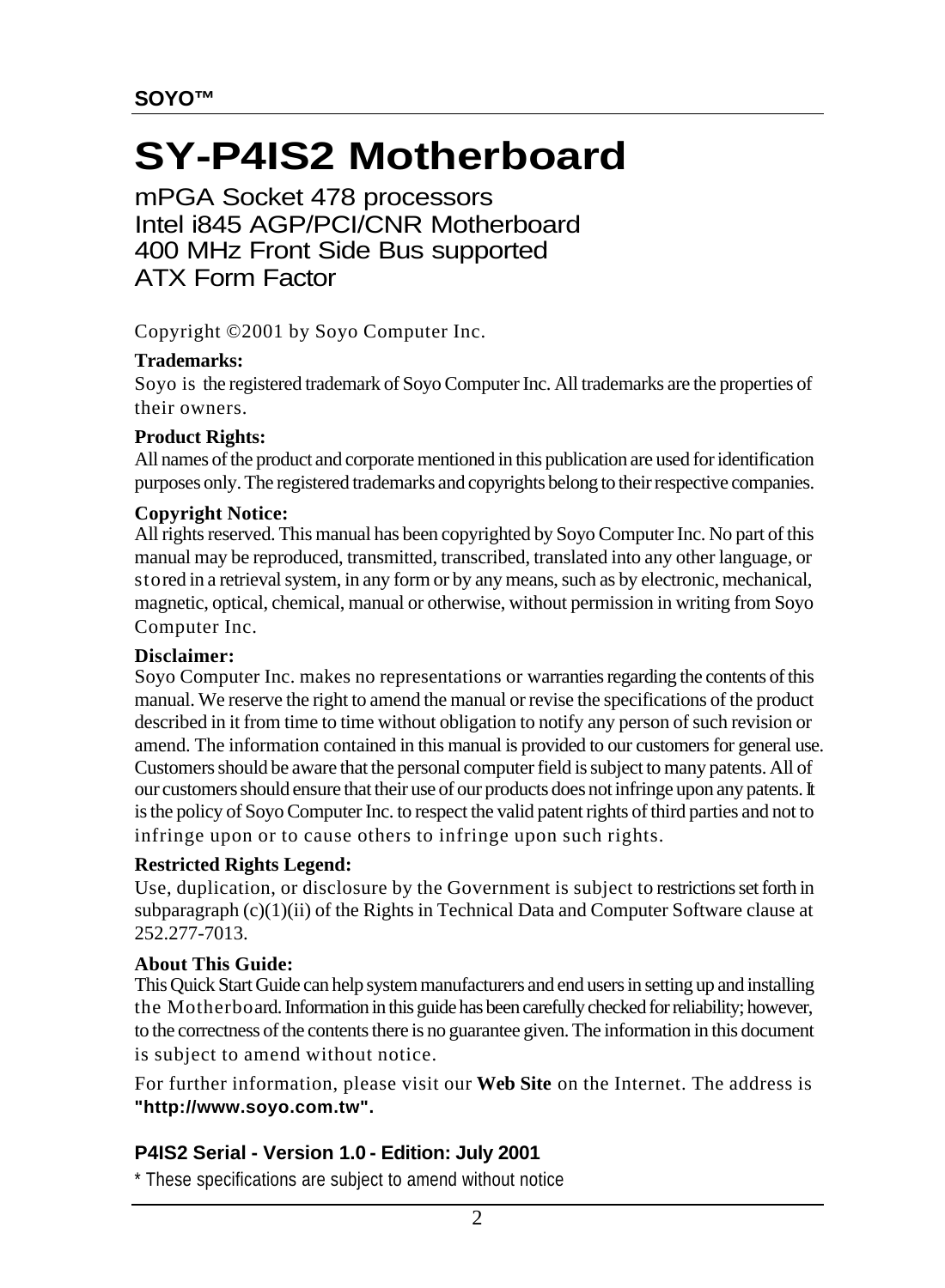# **1** *Introduction*

Congratulations on your purchase of the **SY-P4IS2** Motherboard. This *Quick Start Guide* illustrates the steps for installing and setting up your new Motherboard.

This guide provides all users with the basic steps of Motherboard setting and operation. For further information, please refer to the *SY-P4IS2 Motherboard User's Manual* that came with your Motherboard.

## *Unpacking*

When unpacking the Motherboard, check for the following items:

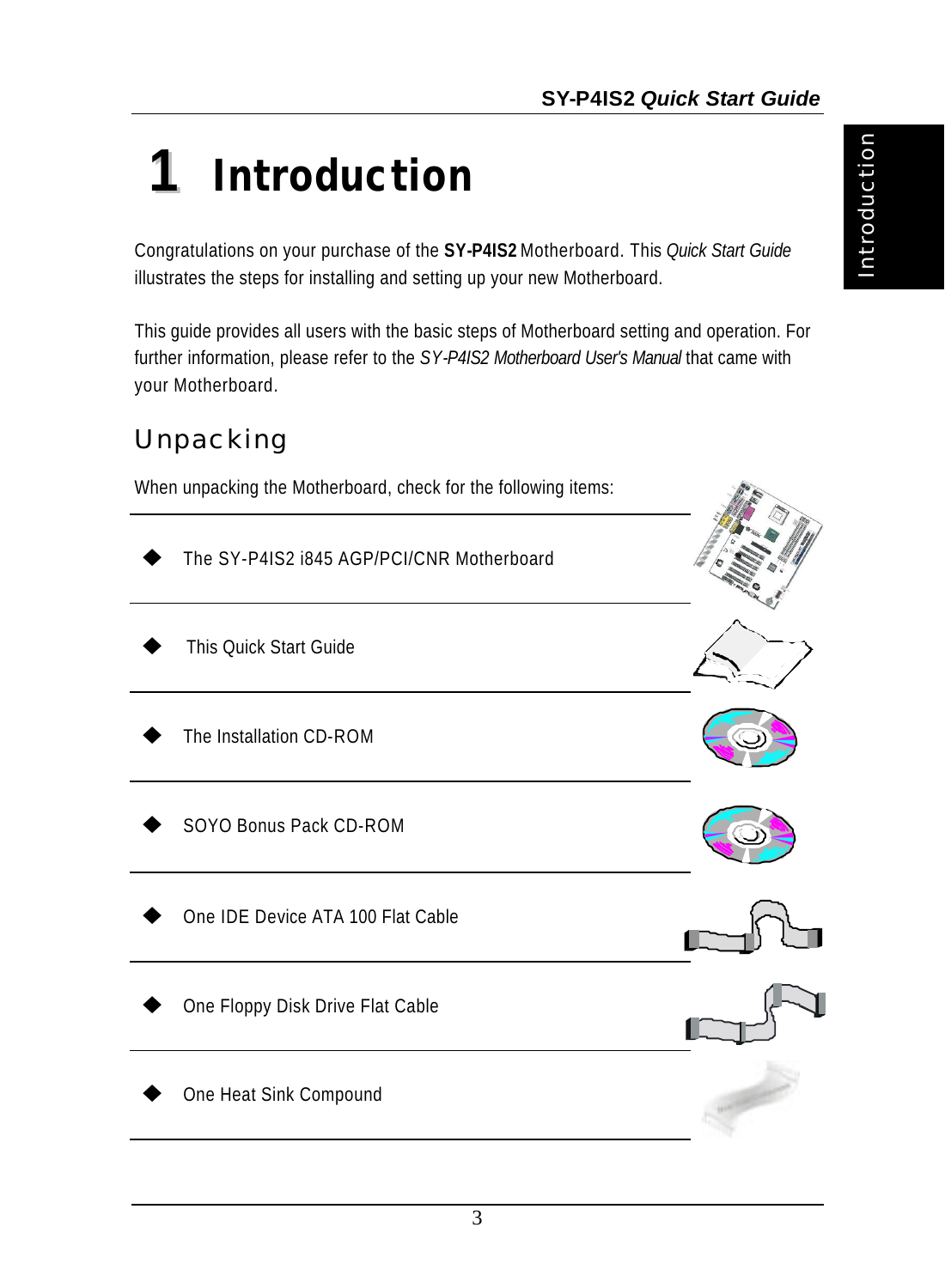Introduction



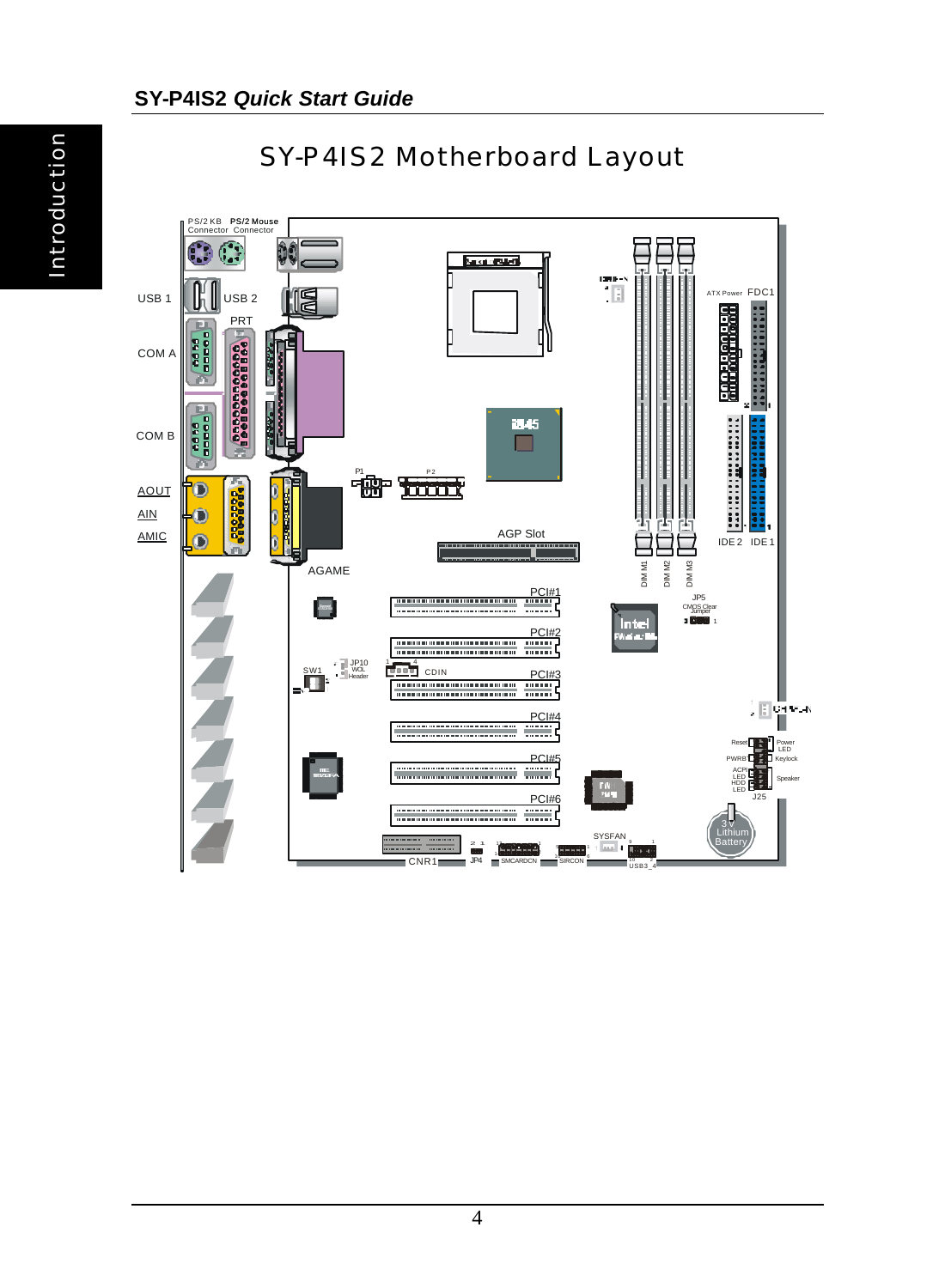## *Key Features*

- ÿ Supports Intel® mPGA Socket 478 processors
	- Pentium® 4
- $\triangleright$  Supports 400 MHz Front Side Bus Frequency
- $\triangleright$  PC99, ACPI
- $\triangleright$  Ultra 33/66/100 (ATA 33/66/100)
- ÿ Supports Wake-On-LAN (WOL)
- ▶ Supports PC-133 Unbuffer SDRAM and ECC.
- $\triangleright$  Supports ACPI Suspend Indicator
- $\triangleright$  Power-on by modem, alarm and PS/2 Keyboard
- $\triangleright$  Power failure resume
- $\triangleright$  Supports Suspend to RAM
- $\triangleright$  Supports onboard hardware monitoring and includes Hardware Doctor™ utility
- $\triangleright$  Supports AC97 Codec
- $\triangleright$  Easy CPU settings in BIOS with the "SOYO COMBO Setup"
	- CPU voltage adjust
	- CPU ratio adjust
	- CPU FSB adjust
- $\triangleright$  Supports multiple-boot function
- $\triangleright$  AGP 2.0 Compliant: AGP Connector supports:
	- 1.5V only AGP cards - 1X/2X/4X data transfer
	-
- $\triangleright$  Supports Communication Networking Riser Slot (CNR 1.0 compliant) \*
- ÿ Smart Card Reader
	- Compliant with Personal Computer Smart Card (PC/SC) Working Group standard
	- Compliant with smart card (ISO 7816) protocols
	- Supports card present detect
	- Supports Smart Card insertion power-on feature
- $\geq$  3 x DIMM slots for SDRAM memory
- $\geq 1$  x 32-bit AGP slot
- $\geq$  6 x 32-bit bus master PCI slots
- $\triangleright$  4 x USB ports onboard
- $\geq$  1 x IrDA port
- $\triangleright$  ATX 12V power connector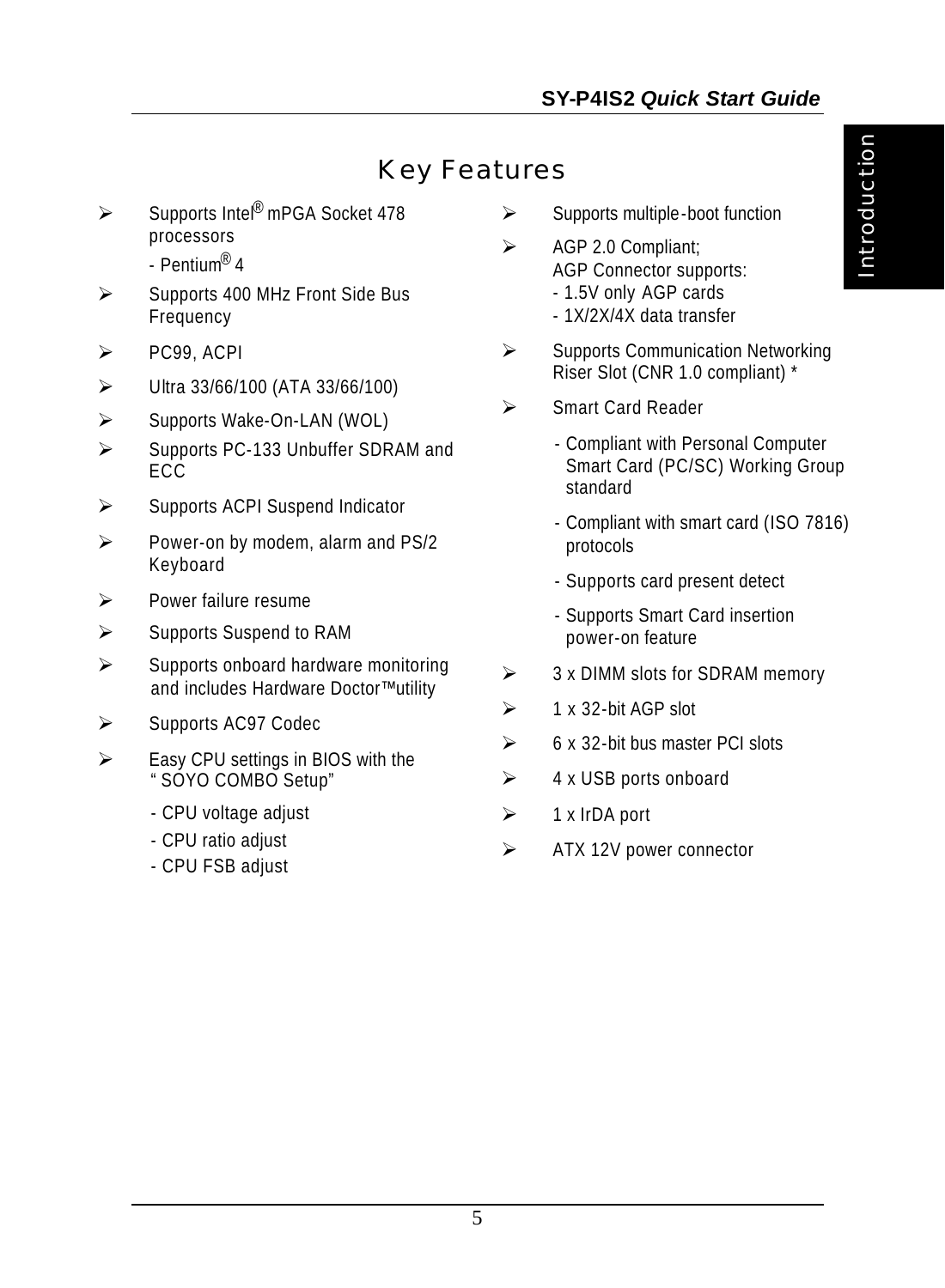## **2** *Installation*



To avoid damage to your Motherboard, please follow these simple rules while handling this equipment:

- Before handling the Motherboard, ground yourself by touching on to an unpainted portion of the system's metal chassis.
- Remove the Motherboard from its anti-static packaging. Hold the motherboard by the edges and avoid touching its components.
- l Check the Motherboard for damage. If any chip appears to be loose, press carefully to seat it firmly in its socket.

Follow the directions in this section which is designed to guide you through a quick and correct method to install your new **SY-P4IS2** Motherboard. For detailed information, please refer to the *SY-P4IS2 Motherboard User's Manual and Technical Reference* online manual on the CD-ROM that came with your Motherboard.

Gather and prepare all necessary components to complete the installation successfully:

- Socket mPGA478 processor with built-in CPU cooling fan (boxed type)
- SDRAM module (s)
- $\blacklozenge$  Computer case with adequate power supply unit
- $\blacklozenge$  Monitor
- ◆ PS/2 Keyboard
- Pointing Device (PS/2 Mouse)
- Speaker(s) (optional)
- ◆ Disk Drives: HDD, CD-ROM, Floppy drive...
- ◆ External Peripherals: Printer, Plotter, and Modem (optional)
- $\blacklozenge$  Internal Peripherals: Modem and LAN cards (optional)
- VGA Card (AGP, PCI)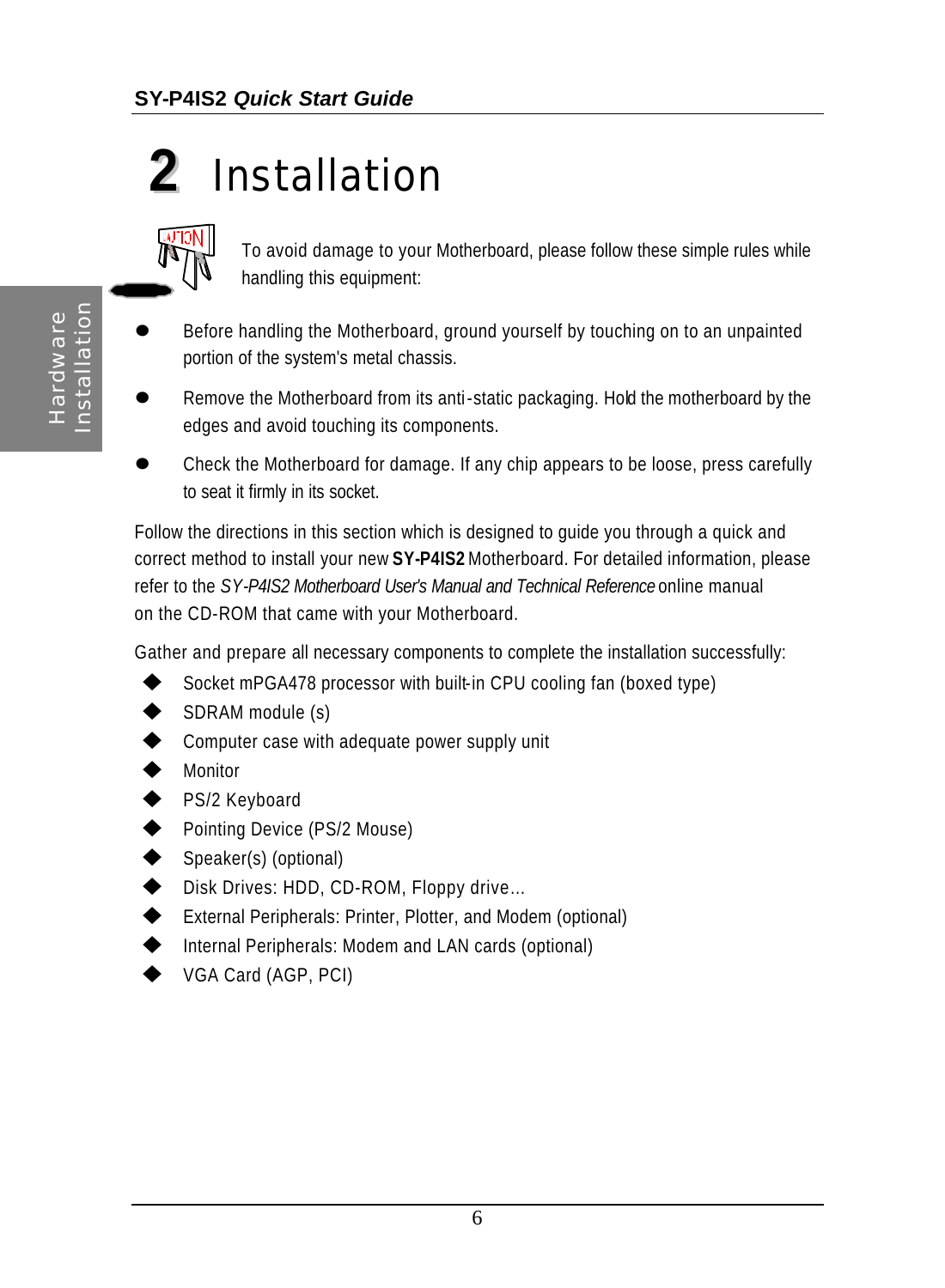## *Install the Motherboard*

Follow the steps below in order to perform the installation of your new **SY-P4IS2** Motherboard.

*Step 1.* Install the CPU

*Mark your CPU Frequency:* Record the working frequency of your mPGA CPU that should be clearly marked on the CPU cover.

| <b>FSB 400MHz</b>    |                                    |                     |                               |
|----------------------|------------------------------------|---------------------|-------------------------------|
| 1.5GHz (100 x 15.0 ) | $\blacksquare$ 1.6GHz (100 x 16.0) | 1.7GHz (100 x 17.0) | $1.8$ GHz $(100 \times 18.0)$ |
| 1.9GHz (100 x 19.0)  | $2.0$ GHz (100 x 20.0)             |                     |                               |

*CPU Mount Procedure:* To mount the Pentium® 4 Socket mPGA478 processor that you have purchased separately, follow these instructions.



- 1. Lift the socket handle up to a vertical position.
- 2. Align the blunt edge of the CPU with the matching pinhole edge on the socket.
- 3. Seat the processor in the socket completely and without forcing.
- 4. Then close the socket handle to secure the CPU in place.



Remember to connect the CPU Cooling Fan to the appropriate power connector on the Motherboard. *The fan is a key component that stabilizes the system. It prevents the equipment from overheating and prolongs the life of your CPU.*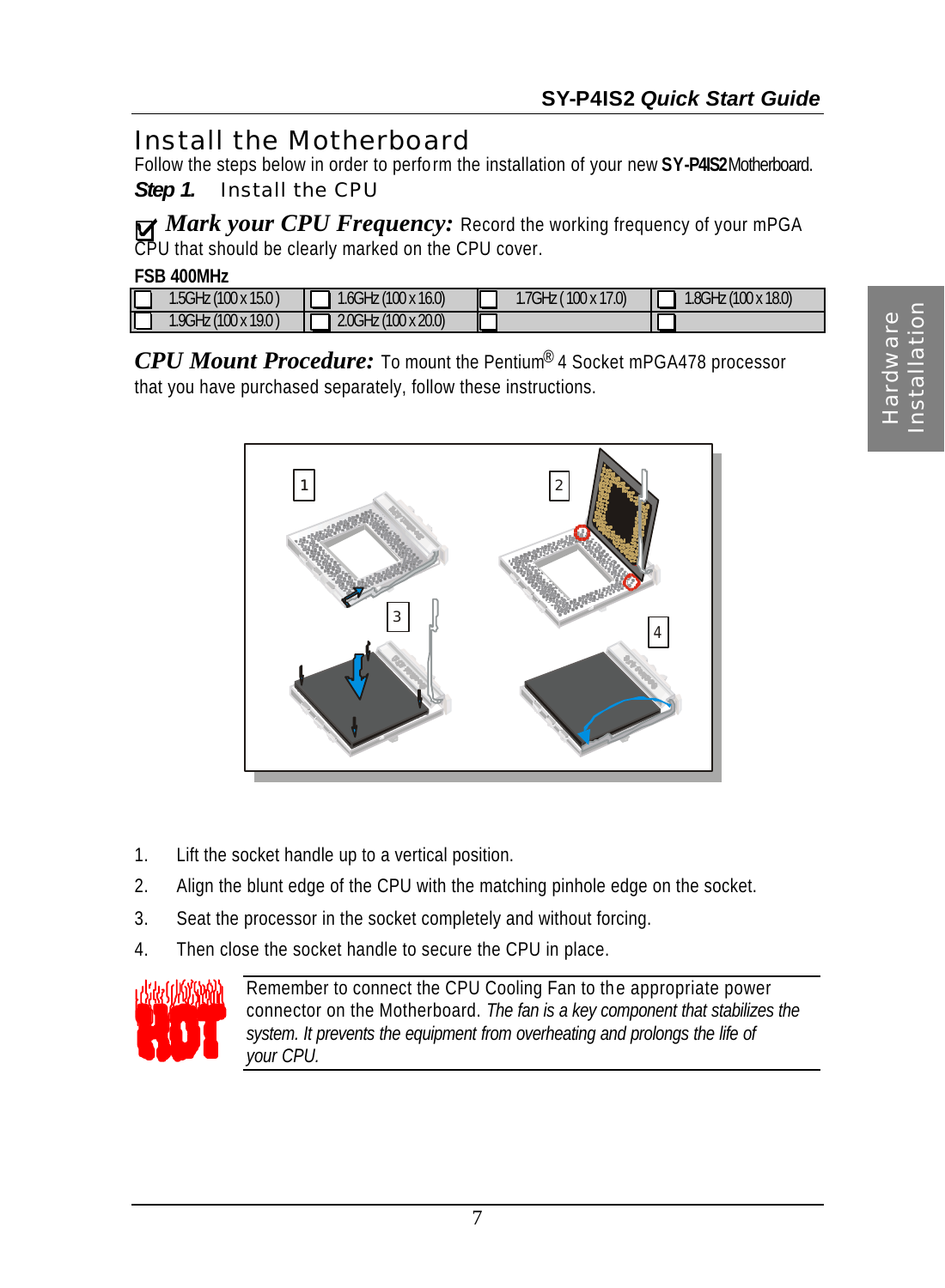#### **SY-P4IS2** *Quick Start Guide*

#### **Step 2.** Connections to the Motherboard

This section tells how to connect internal peripherals and the power supply to the Motherboard.

The internal peripherals consist of IDE devices (HDD, CD-ROM), Floppy Disk Drive, Chassis Fan, Front Panel Devices (ACPI LED, Internal Speaker, Reset Button, IDE LED, and KeyLock Switch.), Wake-On-LAN card, VGA card, Sound Card, and other devices.

For more details on connecting internal and external peripherals to your new SY-P4IS2 Motherboard, please refer to *SY-P4IS2 Motherboard User's Manual and Technical Reference* online manual on the CD-ROM.

|         |                                              | <b>CPU Cooling Fan: CPUFAN</b>                                                                                                                         |                    |                     | <b>Chassis Fan: CHAFAN</b>          |                             |                  |                  |                        | <b>Wake-On-LAN Header: JP10</b> |                  |                                      |                           |                  |                  |                   |
|---------|----------------------------------------------|--------------------------------------------------------------------------------------------------------------------------------------------------------|--------------------|---------------------|-------------------------------------|-----------------------------|------------------|------------------|------------------------|---------------------------------|------------------|--------------------------------------|---------------------------|------------------|------------------|-------------------|
| Pin1    |                                              | Pin <sub>2</sub>                                                                                                                                       | Pin <sub>3</sub>   |                     | Pin1                                | Pin <sub>2</sub>            |                  |                  | Pin <sub>3</sub>       | Pin1                            |                  |                                      | Pin <sub>2</sub>          |                  | Pin <sub>3</sub> |                   |
| GND     |                                              | 12V                                                                                                                                                    | <b>SENSOR</b>      |                     | GND                                 | 12V                         |                  |                  | <b>SENSOR</b>          | 5VSB                            |                  |                                      | GND                       |                  |                  | MP-Wakeup         |
|         |                                              | <b>Standard IrDA (Infrared Device Header): SIRCON</b>                                                                                                  |                    |                     |                                     |                             |                  |                  |                        |                                 |                  |                                      | <b>System Fan: SYSFAN</b> |                  |                  |                   |
| Pin1    |                                              | Pin2                                                                                                                                                   |                    | Pin <sub>3</sub>    | Pin4                                |                             |                  | Pin <sub>5</sub> |                        | Pin1                            |                  |                                      | Pin <sub>2</sub>          |                  |                  | Pin <sub>3</sub>  |
| VCC     |                                              | <b>NC</b>                                                                                                                                              |                    | <b>IRRX</b>         | GND                                 |                             |                  | <b>IRTX</b>      |                        | GND                             |                  |                                      | 12V                       |                  |                  | <b>SENSOR</b>     |
|         |                                              |                                                                                                                                                        | USB <sub>3</sub>   |                     |                                     |                             | USB4             |                  |                        |                                 |                  |                                      |                           |                  |                  |                   |
|         | Pin <sub>2</sub><br>Pin <sub>3</sub><br>Pin1 |                                                                                                                                                        |                    |                     | Pin4                                |                             |                  | Pin <sub>6</sub> |                        | Pin7                            |                  | Pin <sub>8</sub><br>Pin <sub>9</sub> |                           |                  | Pin10            |                   |
| 5VSB    |                                              | $Data(-)$                                                                                                                                              |                    | $Data(+)$           | GND                                 |                             |                  | 5VSB             |                        | $Data(-)$                       |                  | $Data(+)$<br>GND                     |                           |                  | GND              |                   |
|         |                                              |                                                                                                                                                        |                    |                     |                                     | <b>SMCARDCN</b>             |                  |                  |                        |                                 |                  |                                      |                           |                  |                  |                   |
| Pin1    | Pin <sub>2</sub>                             | Pin <sub>3</sub>                                                                                                                                       | Pin4               | Pin <sub>5</sub>    | Pin6                                | Pin7                        | Pin <sub>8</sub> |                  | Pin <sub>9</sub>       | Pin10 Pin11                     |                  |                                      | Pin12                     | Pin13            |                  | Pin <sub>14</sub> |
| VCC     | <b>NC</b>                                    | <b>NC</b>                                                                                                                                              | <b>NC</b>          | Scrfet              | <b>RST</b>                          | <b>CLK</b>                  | <b>NC</b>        |                  | <b>NC</b>              | Scrio                           | GND              |                                      | <b>Scrpres</b>            | <b>NC</b>        |                  | <b>NC</b>         |
|         |                                              | Power LED Key Lock                                                                                                                                     |                    | Speaker             |                                     | <b>Power LED</b>            |                  |                  | <b>Key Lock</b>        |                                 |                  |                                      |                           |                  |                  |                   |
|         |                                              |                                                                                                                                                        |                    |                     |                                     | Pin1                        |                  | Pin2             |                        | Pin <sub>3</sub>                |                  | Pin1                                 |                           |                  |                  | Pin <sub>2</sub>  |
|         | $\circ$<br>$\circ$                           | $\circ$<br>$\Omega$                                                                                                                                    | $\overline{\circ}$ | $\circ$<br>$\Omega$ | $\circ$                             | <b>VCC</b>                  |                  | <b>NC</b>        |                        | GND                             |                  |                                      | Control Pin               |                  |                  | GND               |
| $\circ$ | $\circ$                                      | O<br>$\overline{O}$                                                                                                                                    | Ō                  | O<br>O              | $\circ$                             |                             |                  |                  |                        |                                 | <b>Speaker</b>   |                                      |                           |                  |                  |                   |
|         |                                              | 1                                                                                                                                                      |                    |                     |                                     | Pin1                        |                  |                  | Pin <sub>2</sub>       |                                 |                  | Pin <sub>3</sub>                     |                           | Pin <sub>4</sub> |                  |                   |
| Reset   |                                              | <b>PWRBT</b>                                                                                                                                           |                    |                     | <b>VCC</b><br>ACPI LED HDD LED      |                             |                  |                  | <b>NC</b><br><b>NC</b> |                                 |                  |                                      | Speaker out               |                  |                  |                   |
|         |                                              | <b>HDD LED</b>                                                                                                                                         |                    |                     | <b>ACPILED</b>                      |                             | <b>PWRBT</b>     |                  |                        | <b>RESET</b>                    |                  |                                      |                           |                  |                  |                   |
| Pin1    |                                              | Pin <sub>2</sub>                                                                                                                                       |                    | Pin1                |                                     | Pin <sub>2</sub>            |                  |                  | Pin1                   |                                 | Pin <sub>2</sub> |                                      | Pin1                      |                  |                  | Pin <sub>2</sub>  |
|         |                                              | LED Anode LED Cathode VCC3MEM                                                                                                                          |                    |                     |                                     | Control Pin<br>Power On/Off |                  |                  | GND                    | Power Good<br>GND               |                  |                                      |                           |                  |                  |                   |
|         |                                              |                                                                                                                                                        |                    |                     |                                     | <b>Power On/Off: PWRBT</b>  |                  |                  |                        |                                 |                  |                                      |                           |                  |                  |                   |
|         |                                              | Connect your power switch to this header (momentary switch type).                                                                                      |                    |                     |                                     |                             |                  |                  |                        |                                 |                  |                                      |                           |                  |                  |                   |
|         |                                              | To turn off the system, press this switch and hold down for longer than 4 seconds.                                                                     |                    |                     |                                     |                             |                  |                  |                        |                                 |                  |                                      |                           |                  |                  |                   |
|         |                                              |                                                                                                                                                        |                    |                     | <b>ATX 12V Power Supply: ATX PW</b> |                             |                  |                  |                        |                                 |                  |                                      |                           |                  |                  |                   |
|         |                                              | Attach the ATX 12V Power cable to three connector. (This motherboard requires an ATX 12V power supply, an AT<br>and ATX power supply can NOT be used.) |                    |                     |                                     |                             |                  |                  |                        |                                 |                  |                                      |                           |                  |                  |                   |
|         |                                              | When using the Power-On by PS/2 Keyboard function, please make sure the ATX power supply is able to provide                                            |                    |                     |                                     |                             |                  |                  |                        |                                 |                  |                                      |                           |                  |                  |                   |
|         |                                              | at least 720mA on the 5V Standby lead (5VSB).                                                                                                          |                    |                     |                                     |                             |                  |                  |                        |                                 |                  |                                      |                           |                  |                  |                   |

#### *Connectors and Plug-ins*

Hardware Hardware<br>Installation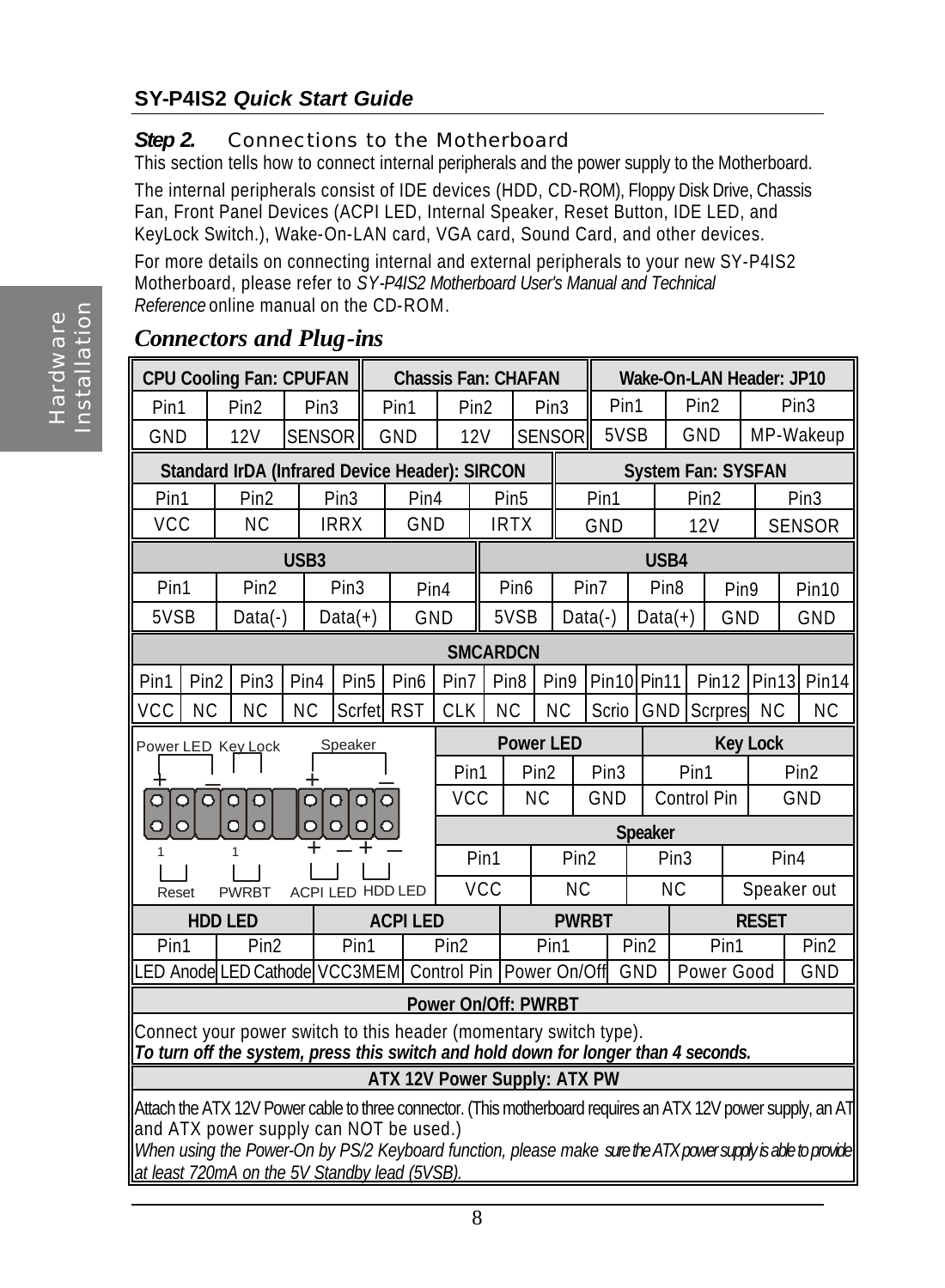#### *PS. Power supply must be use ATX 12V specification.*

A new superset of the original ATX power supply is now defined. Named "ATX 12V," this new power supply is comprised of a standard ATX unit plus the following enhancements:

- l Increased +12 VDC output capability . Mother board components with unique voltage requirements are increasingly expected to be powered via DC/DC converters off the +12 VDC power supply output. This trend is due primarily to the higher power conversion and transmission efficiencies of +12 VDC relative to +5 VDC or +3.3 VDC. ATX12V power supplies should be designed to accommodate these increased +12 VDC current requirements and to address associated issues such as cross-regulation, capacitive loading, transient surge tolerance, cable voltage drop, and cooling.
- l New +12 V power connector. To enable the delivery of more +12 VDC current to the motherboard, a new 4-pin receptacle/header combination--the + 12 V power connector–has been defined. **The presence of the +12 V power connector indicates that a power supply is ATX12V; the absence of the +12 V power connector indicates that a supply is ATX.**

#### *Step 3.* Configure Memory

Directly supports one SDR SDRAM channel, 64b wide (72b with ECC), providing support max of 3 Double-Sided DIMMs with unbuffered PC133, No reqistered DIMM support. *The largest memory capacity possible is 3GB using 512Mb technology maximum memory bandwidth of 1GB/s with PC133.* On this motherboard, DRAM speed can be set independent from the CPU front side bus speed. Depending on the DRAM clock speed setting in the BIOS setup.

#### *Memory Configuration Table*

| <b>Number of Memory Modules</b> | <b>DIMM1</b><br>DIMM <sub>2</sub><br><b>DIMM3</b> |  |  |  |  |  |
|---------------------------------|---------------------------------------------------|--|--|--|--|--|
| <b>RAM Type</b>                 | <b>SDRAM</b>                                      |  |  |  |  |  |
| <b>Memory Module Size (MB)</b>  | 32/64/128/256/512 MB/1 GB                         |  |  |  |  |  |

#### *Step 4.* On Board Audio Codec Enable/Disable (SW1)

| SW1     | Pin 1 | Pin 2 |
|---------|-------|-------|
| Enable  | On    | On    |
| Disable | Off   | Off   |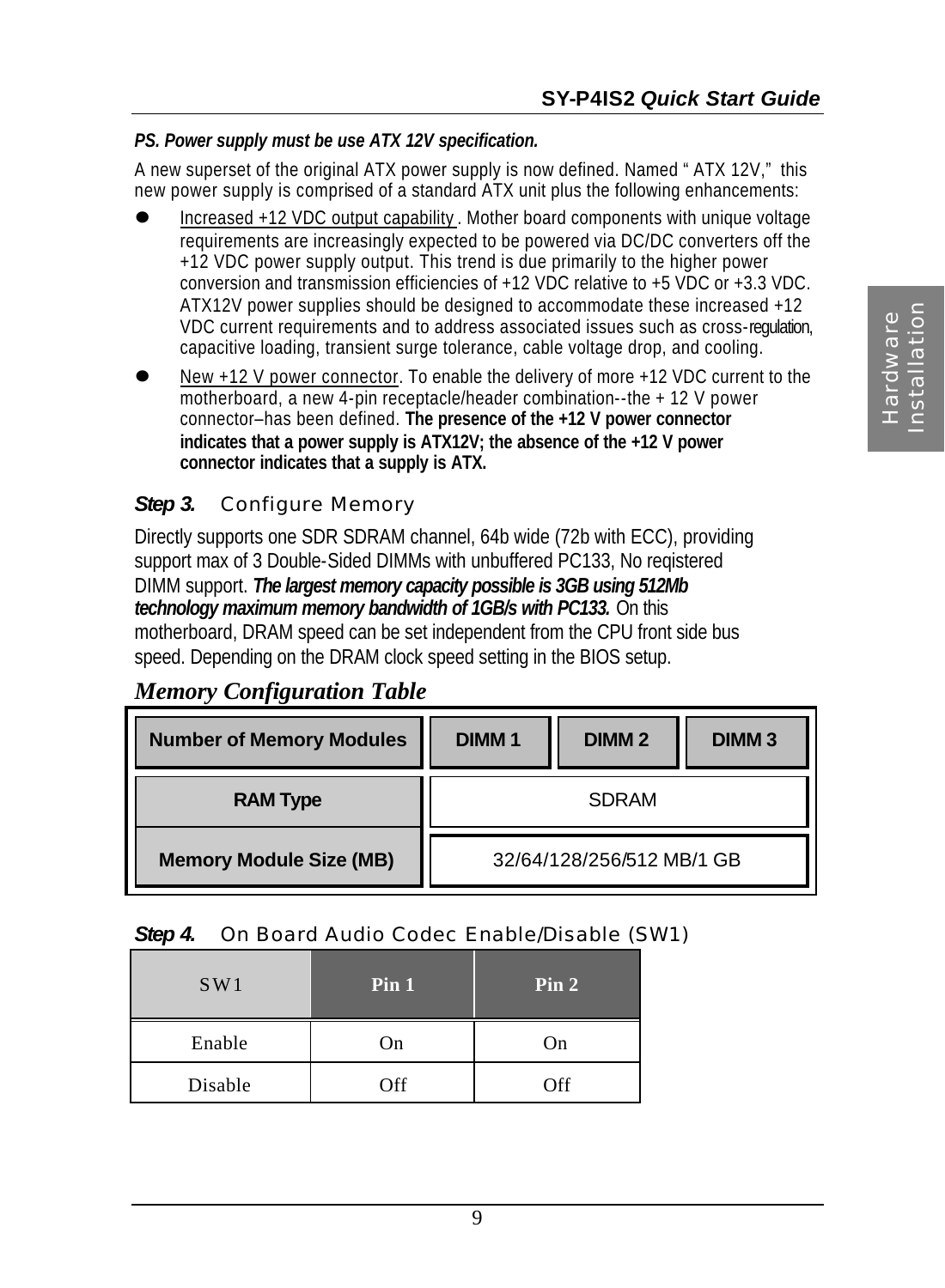#### **SY-P4IS2** *Quick Start Guide*

#### **Step 5.** CNR MR Card-CODEC OPTION (JP4)

| <b>CNR MR Card-CODEC</b><br><b>OPTION</b> | <b>Primary</b> | <b>Secondary</b> |
|-------------------------------------------|----------------|------------------|
| <b>JP4 Setting</b>                        | Open JP4<br>12 | <b>Short JP4</b> |

#### CMOS Clear (JP5)

In some cases the CMOS memory may contain wrong data, follow the steps below to clear the CMOS memory.

- 1. Clear the CMOS memory by momentarily shorting pin 2-3 on jumper JP5. This jumper can be easily identified by its white colored cap.
- 2. Then put the jumper back to 1-2 to allow writing of new data into the CMOS memory.

| <b>CMOS Clearing</b>                                                                                                | <b>Clear CMOS Data</b>                                       |                       | <b>Retain CMOS Data</b>                    |     |  |  |  |  |
|---------------------------------------------------------------------------------------------------------------------|--------------------------------------------------------------|-----------------------|--------------------------------------------|-----|--|--|--|--|
| <b>JP5 Setting</b>                                                                                                  | Short pin 2-3 for<br>at least 5 seconds to<br>clear the CMOS | E L<br>2 <sup>3</sup> | Short pin 1-2 to<br>retain new<br>settings | 123 |  |  |  |  |
| Note: You must unplug the ATX power cable from the ATX power connector when<br>performing the CMOS Clear operation. |                                                              |                       |                                            |     |  |  |  |  |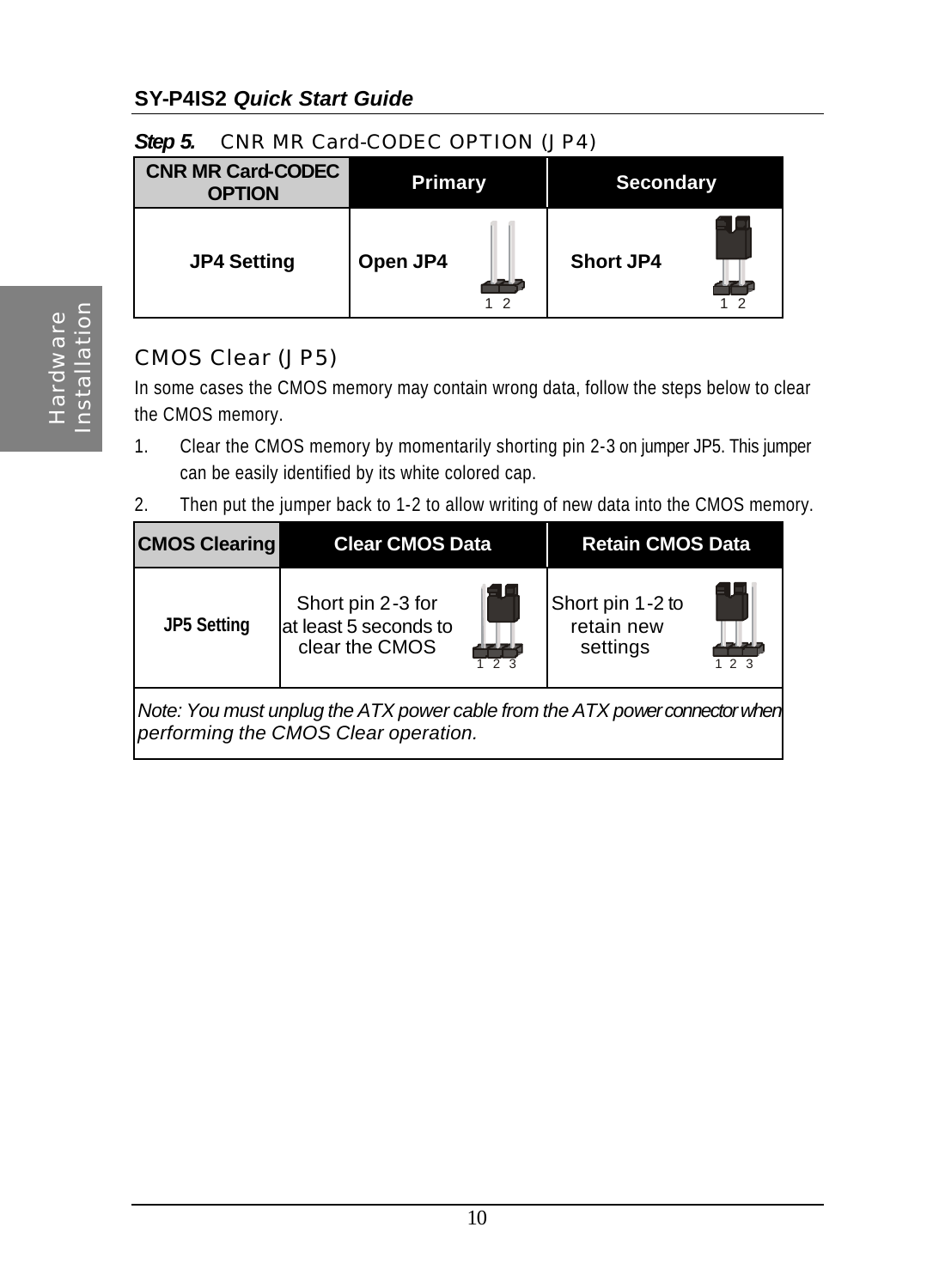## **3** *Quick BIOS Setup*

This Motherboard does not use any hardware jumpers to set the CPU frequency. Instead, CPU settings are software configurable with the BIOS **[SOYO COMBO FEATURE].** The [SOYO COMBO FEATURE] combines the main parameters that you need to configure, all in one menu, for a quick setup in BIOS.

After the hardware installation is complete, turn the power switch on, then press the **<DEL>** key during the system diagnostic checks to enter the Award BIOS Setup program. The CMOS SETUP UTILITY will be shown on the screen. Then, follow these steps to configure the CPU settings.

### *Step 1.* Select [STANDARD CMOS SETUP]

Set [Date/Time] and [Floppy drive type], then set [Hard Disk Type] to "Auto".

### *Step 2.* Select [LOAD OPTIMIZED DEFAULTS]

Select the "LOAD OPTIMIZED DEFAULTS" menu and type "Y" at the prompt to load the BIOS optimal setup.

## *Step 3.* Select [SOYO COMBO FEATURE]

Set the **[CPU Frequency Select]** field to "Manual", to be able to change the CPU frequency 1 MHz stepping.

## *Step 4.* Select [SAVE & EXIT SETUP]

Press **<Enter>** to save the new configuration to the CMOS memory, and continue the boot sequence.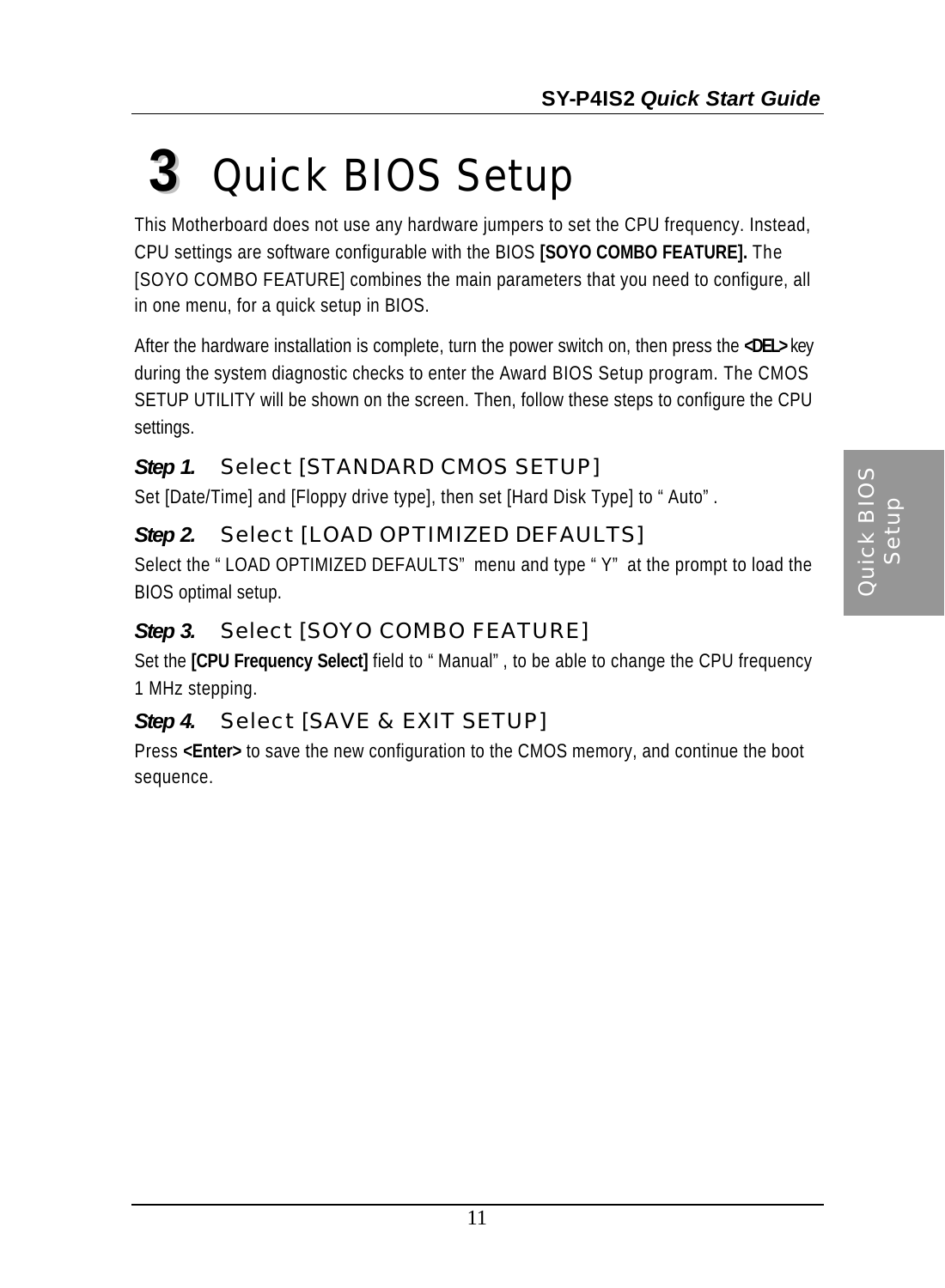## **4** *The SOYO CD*

#### **The SOYO-CD will NOT autorun if you use it on an Operating System other than Windows 95/98/98SE/ME.**

Your SY-P4IS2 Motherboard comes with a CD-ROM labeled "SOYO CD." The SOYO CD contains (1) the user's manual file for your new Motherboard, (2) the drivers software available for installation, and (3) a database in HTML format with information on SOYO Motherboards and other products .

#### **Step 1.** Insert the SOYO CD into the CD-ROM drive

If you use Windows NT or 2000, the SOYO-CD will not detect your motherboard type. In that case the following dialog will pop up, please choose your motherboard and press OK. Now the SOYO-CD Start Up Menu will be shown.

| P4IS2 | K7V TA    |
|-------|-----------|
| 7VEM  | K7VTA-B   |
| 7VEM+ | K7VTA PRO |
| 37ADA | K7VLM-B   |
| 'VDA  | 7IS A     |
|       |           |

 **(SOYO CD Start Up Program Menu)**

If you use Windows 95/98/98SE/ME, the SOYO CD Start Up Program automatically detects which SOYO Motherboard you own and displays the corresponding model name.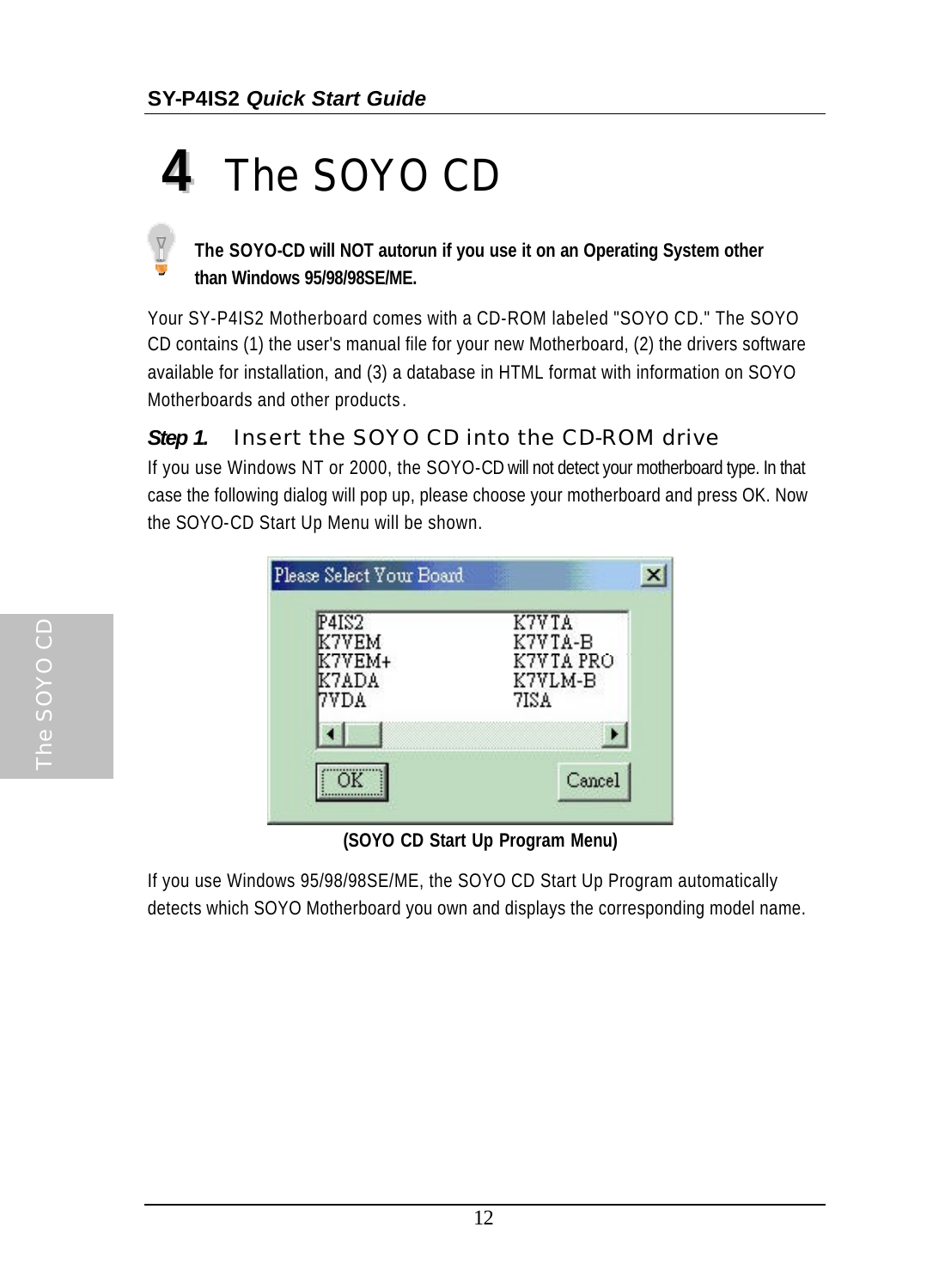#### **SY-P4IS2** *Quick Start Guide*



The user's manual files included on the SOYO CD are in PDF (Postscript Document) format. In order to read a PDF file, the appropriate Acrobat Reader software must be installed in your system.

*Note:* The Start Up program automatically detects if the Acrobat Reader utility is already present in your system, and otherwise prompts you on whether or not you want to install it. You must install the Acrobat Reader utility to be able to read the user's manual file. Follow the instructions on your screen during installation, then once the installation is completed, restart your system and re-run the SOYO CD.

#### *Step 2.* Install Drivers and Utilities

Click the *Install Drivers* button to display the list of drivers software that can be installed with your Motherboard. The Start Up program displays the drivers available for the particular model of Motherboard you own. We recommend that you only install those drivers.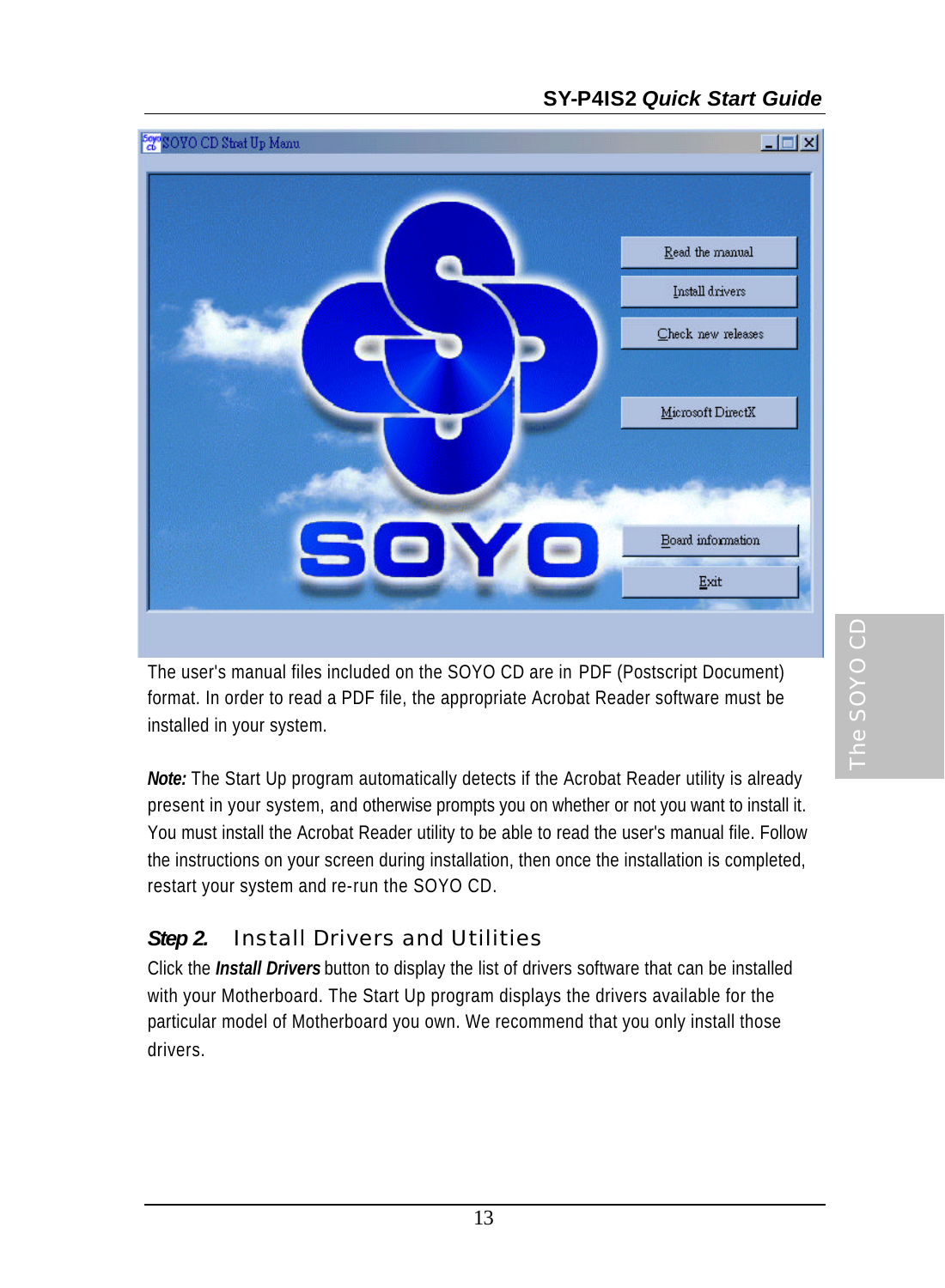| <b>Tue</b>                                                                                                                                                                                                                                                                                                                                                                         | musicn: |  |
|------------------------------------------------------------------------------------------------------------------------------------------------------------------------------------------------------------------------------------------------------------------------------------------------------------------------------------------------------------------------------------|---------|--|
| Intel Chipset Software Installation Utility for Win 98/985 E/ME/NT/XP<br>Intel Application Accelerator for Win 98/98SE/ME/NT/XP<br>Avance Onboard Audio Driver and Applications for Win 9x/ME/2000/NT<br>P4IS2 IT Ehardware doctor for Win 9x/ME/2000/NT<br>ITES IM card reader driver for Win 9x/ME/2000/NT(english)<br>ITES IM card reader driver for Win 9x/ME/2000/NT(chinese) |         |  |
|                                                                                                                                                                                                                                                                                                                                                                                    |         |  |

 **(Driver Installation Menu)**

#### **A short description of all available drivers follows:**

#### ÿ **Intel Chipset Software Installation Utility for Win 98/98SE/ME/NT/XP**

Windows 95 and 98 will not recognize the new INTEL i845 chipset properly. To update the necessary .inf files that will help Windows recognize the i845 chipset, please run this utility.

#### ÿ **Intel Application Accelerator for Win 98/98SE/ME/NT/XP**

The Intel(R) Application Accelerator is designed to improve performance of the storage sub-system and overall system performance. This software delivers improved performance through several ingredient technologies(components). Certain components will be available only on Pentium(R) 4 processor-based systems running Microsoft\* Windows\* 2000 Professional. Software installation is flexible and fully automated for Microsoft \* Windows\* 98, Windows 98 Second Edition(SE), Windows\* 98 Millennium Edition(Me), Windows NT\* 4.0, and Windows 2000 operating systems.

#### ÿ **Avance Onboard Audio Driver and Applications for Win 9x/ME/2000/NT**

This Onboard Audio drivers for Windows 9x/ME/2000/NT. You have to install the drivers before installing any application for the Onboard Audio.

#### ÿ **P4IS2 ITE hardware doctor for Win 9x/ME/2000/NT**

Your motherboard comes with a hardware monitoring IC. By installing this utility Temperature, Fan speed and Voltages can be monitored. It is also possible to set alarms when current system values exceed or fall below pre-set values.

#### ÿ **ITE SIM card reader driver for Win 9x/ME/2000/NT(english)**

If you have reader card, it must be installed.

#### ÿ **ITE SIM card reader driver for Win 9x/ME/2000/NT(chinese)**

If you have reader card, it must be installed.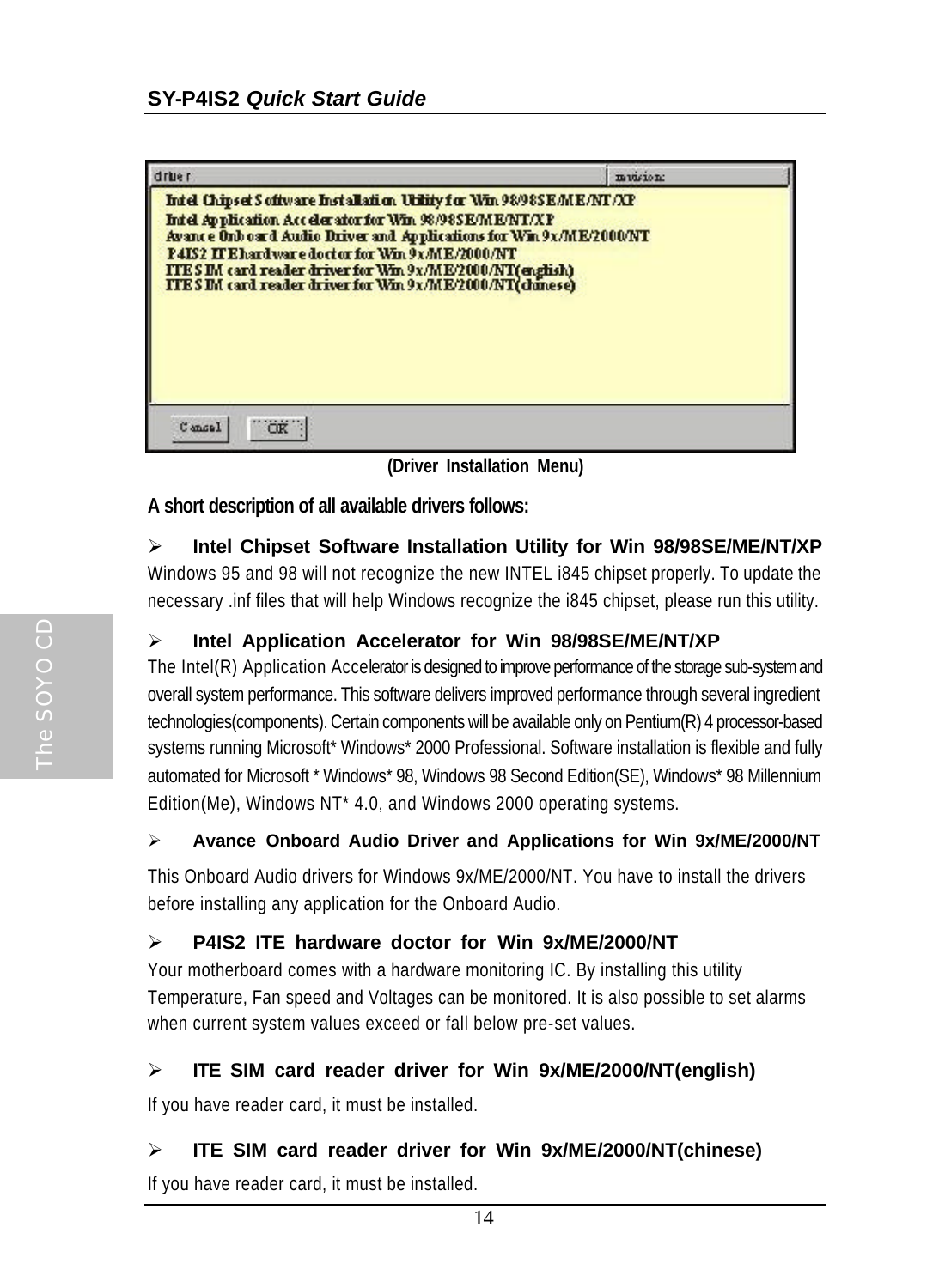Select which driver you want to install and click *OK,* or click *Cancel* to abort the driver installation and return to the main menu.

*Note :* Once you have selected a driver, the system will automatically exit the SOYO CD to begin the driver installation program. When the installation is complete, most drivers require to restart your system before they can become active.

#### **Step 3.** Check the Latest Releases

Click the 'Check the latest Releases' button to go the SOYO Website to automatically find the latest BIOS, manual and driver releases for your motherboard. This button will only work if your computer is connected to the internet through a network or modem connection. Make sure to get your modem connection up before clicking this button.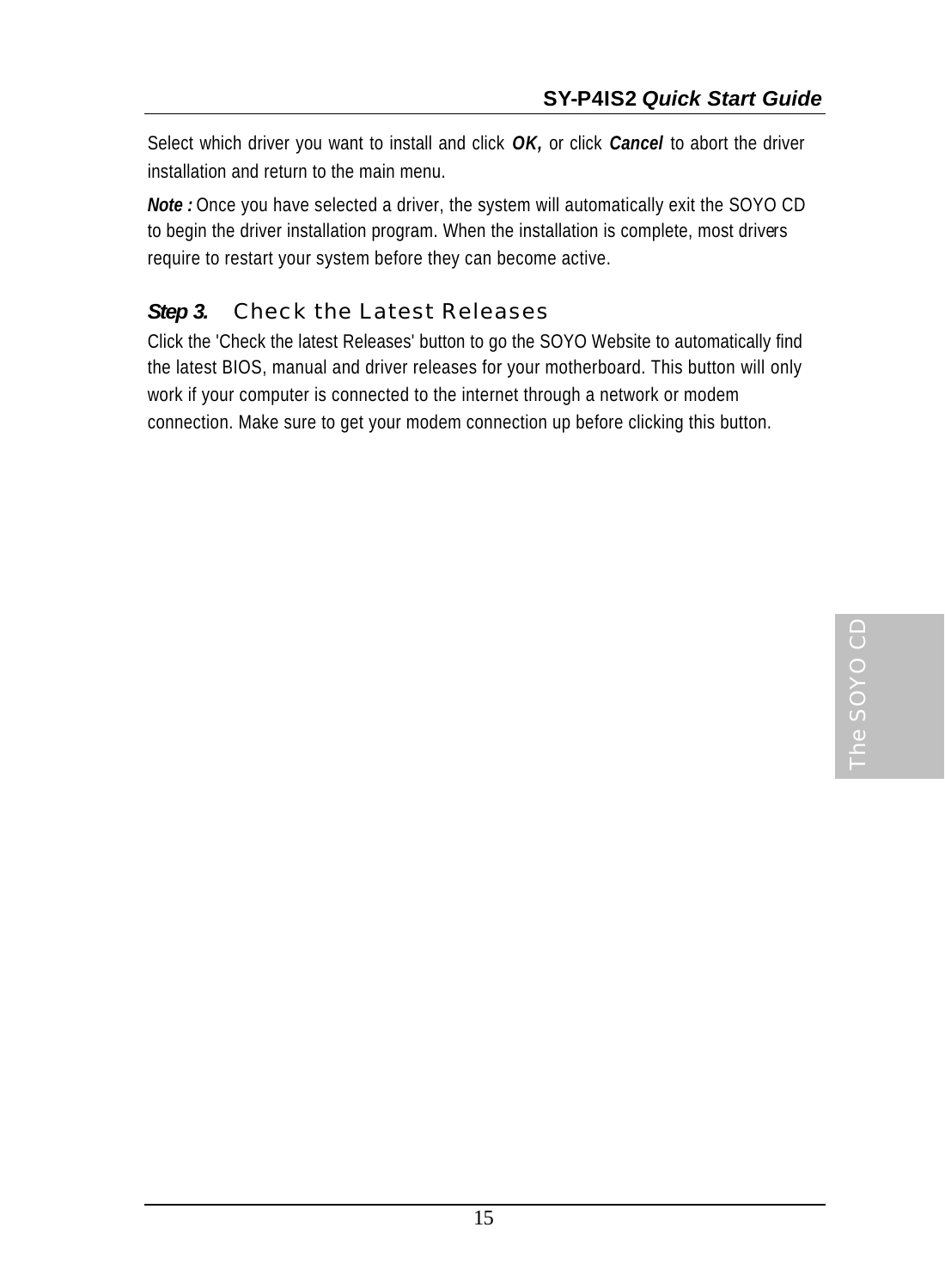## **Quick Trouble shoot tips**

## **Video (no display) related issues**

#### **I built a new computer system using a Soyo board and nothing happens when turning it on, no video and no beeps from the PC speaker. What is happening and how can it be fixed?**

No screen and no beeps mean that your CPU and motherboard do not work at all. It could be that the CPU is not seated correctly or that a component on the M/B is grounded (shorted) with the case. Also make sure to check the voltage setting switch (110V/220V) on the back of the power supply. To isolate the problem do the following:

1. Press and hold down on the "Ins" (insert) key while turning on the computer until you get video. If you do not get video then,

2. Double-check jumpers setting on you motherboard and remove all add-on cards, unplug all hard-disk and floppy-disk drive cables and see if you can hear some beeps. If you still do not get any beeps, then try putting the motherboard on the table (to isolate it from the case) with the CPU and speaker only, and give it one more try.

#### **I hear a series of beeps and I do not get anything from my monitor. What could be wrong?**

The following lists some basic beep codes and their possible meanings:

- One long beep and 3 very short beeps The video card is not detected by the motherboard. Please re-seat your video card. If you are using an AGP card, please push your AGP card down real hard. You may have to push VERY hard without the AGP card mounting screw. Make sure not to insert the card the other way around.
- Continuous beeps One or more of the memory modules is not seated correctly in its socket.

#### **My PCI VGA card works fine with my system, but when I put in a new AGP card, it does not give me any video. Is my AGP slot bad?**

This is a common problem with AGP video cards. The reason is that your AGP card did not get seated into the AGP slot fully and firmly. Please push your AGP card down into the socket real hard, it should snap twice. You may have to unscrew the AGP card to allow the card to go further down. Do take care not to damage the card by using too much force.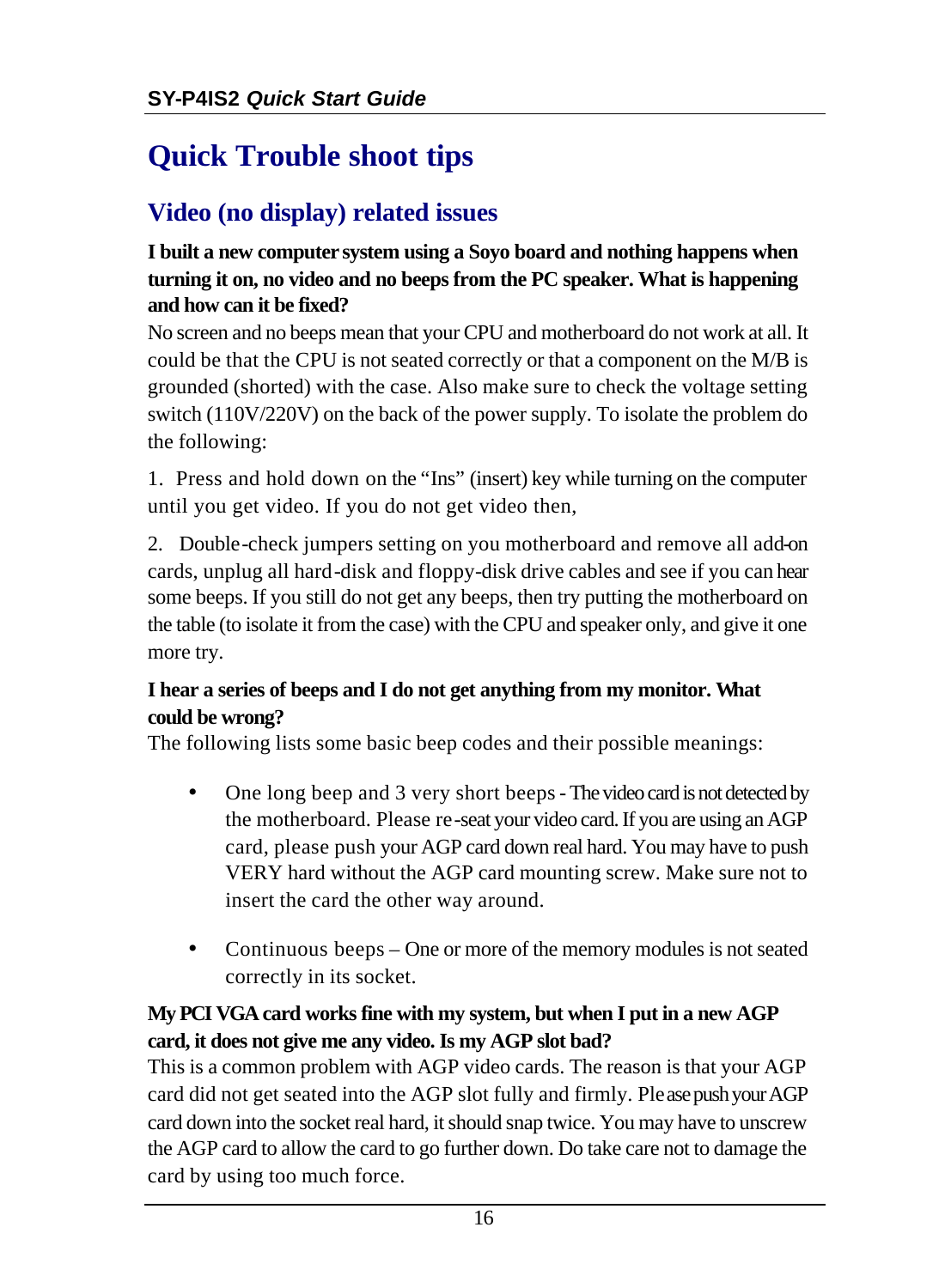#### **I get distorted video my AGP card right after I save my bios. Why is that?**

The cause is likely that your AGP card is not running at the correct bus speed. To fix this, please clear the CMOS via JP5 and if it still does not work, please upgrade your motherboard bios to the latest version.

## **BIOS Issue s**

#### **Where can I find the BIOS revision of my mainboard?**

It will be displayed on the up-left corner on the screen during boot-up. It will show as your board type followed by the revision number, such as 5EH\_2CA1 (meaning revision 2CA1 for the SY-5EH board) or 6BA+ IV\_2AA2 which means SY-6BA+ IV motherboard with 2AA2 bios.

#### **Where can I find the latest BIOS of my motherboard?**

Please go to the technical support page of one of the SOYO websites (Taiwan: www.soyo.com.tw), and look up your motherboard to find the latest BIOS revision.

## **Hard disk, floppy drive, CD-ROM etc**

#### **When I boot up my new computer I got "floppy boot failure" and the LED on the floppy stays on**

Make sure the red wire of floppy ribbon cable goes to Pin1 on the floppy drive side (don't trust the "key lock" or "notch") and use the end-connector of the cable (don't use middle one).

## **Modem issues**

#### **I get an "I/O Conflict" message when I turn on my system and I can not get my modem to work**

What you need to do is to disable 'COM2' (or UART2 or serial port 2) in the bios under integrated peripheral setup.

#### **I have installed my modem drivers several times and I still cannot get my modem to work. Why?**

If you are sure that the modem driver has been installed correctly, then you need to install the south bridge driver from the SOYO CD, this is because Windows does not properly recognize relatively new chipsets.

## **Audio Issues**

#### **I do not get any sound from my sound card. What could be wrong?**

Please make sure the speaker is connected to the speaker out port on your sound card.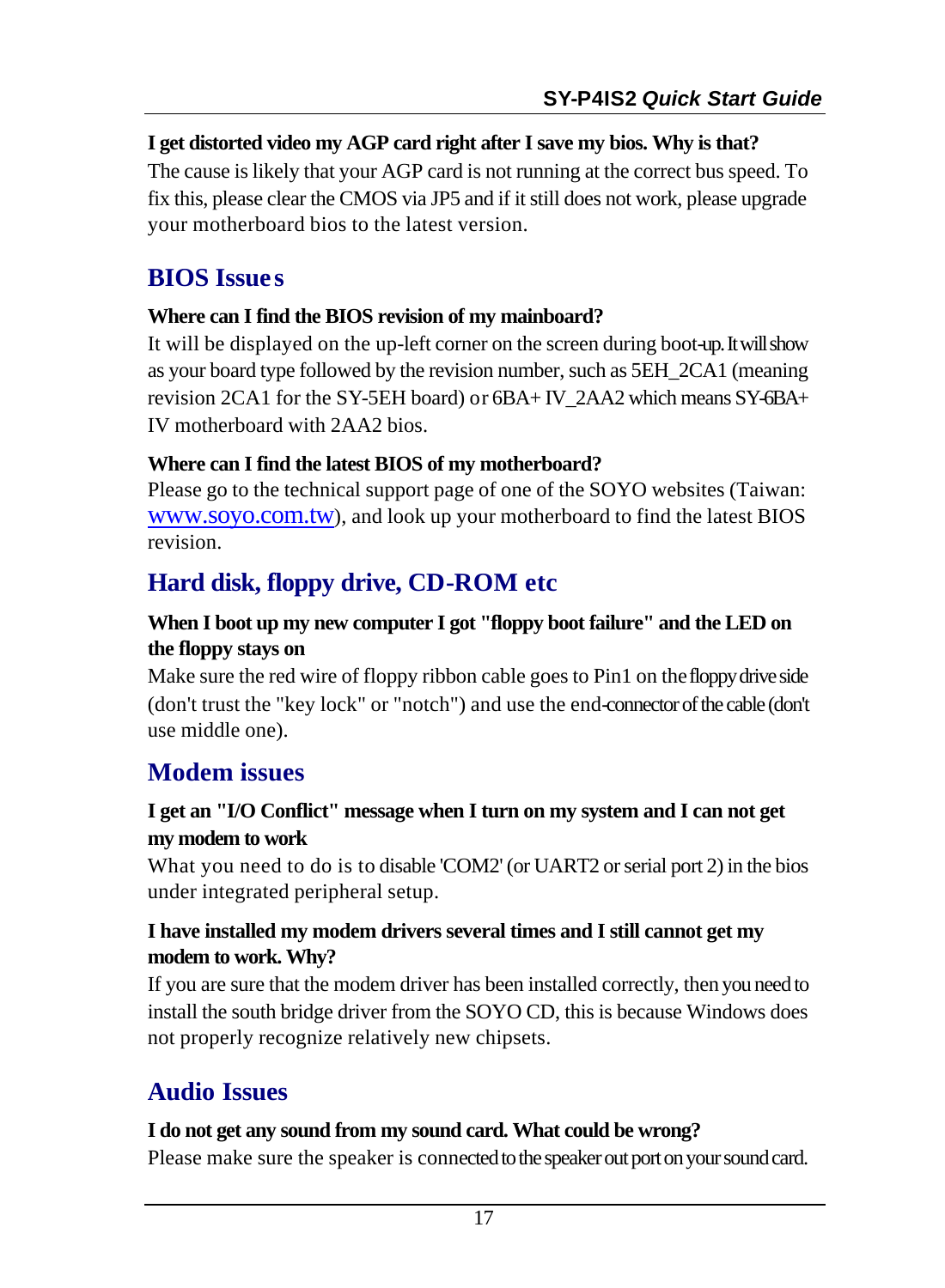#### **In Device Manager, I keep getting yellow exclamation signs on my sound port even though I have installed my sound driver several times and I could not get my sound card to work. What is wrong?**

It is likely that you did not have the correct driver installed. If you are sure that the correct sound driver has been installed, then please install the 'south bridge' driver for the motherboard.

#### **The sound is working in my system, but when I play CD music from the CD-ROM, I do not get any sound. What is wrong?**

This is because the 3-wire audio cable from the CD-ROM to the sound card is not connected or it is loose.

#### **The sound and everything else works fine except that the recorder and microphone do not work. What is wrong?**

This is because the recorder and microphone in the Windows are not enabled. Please go to sound properties and enable them.

## **Lock up (freeze)**

#### **When I boot up my system, everything works fine. It sees my CPU and memory, detects my hard drive, floppy drive and CD-ROM but locks up at "Verify DMI pool data... ", and it won't go any further. What should I do?** Please clear the CMOS via JP5 then choose 'load optimized defaults' in the bios and

save the bios and exit. Next, unplug all other add-on cards except the video card and floppy drive controller, and see if it can boot from floppy. Then put back the peripherals one by one to identify which one causes the lockup.

#### **I can not get my board to run properly.**

Please make sure you have the latest bios and driver from the SOYO web site at: http://www.soyo.com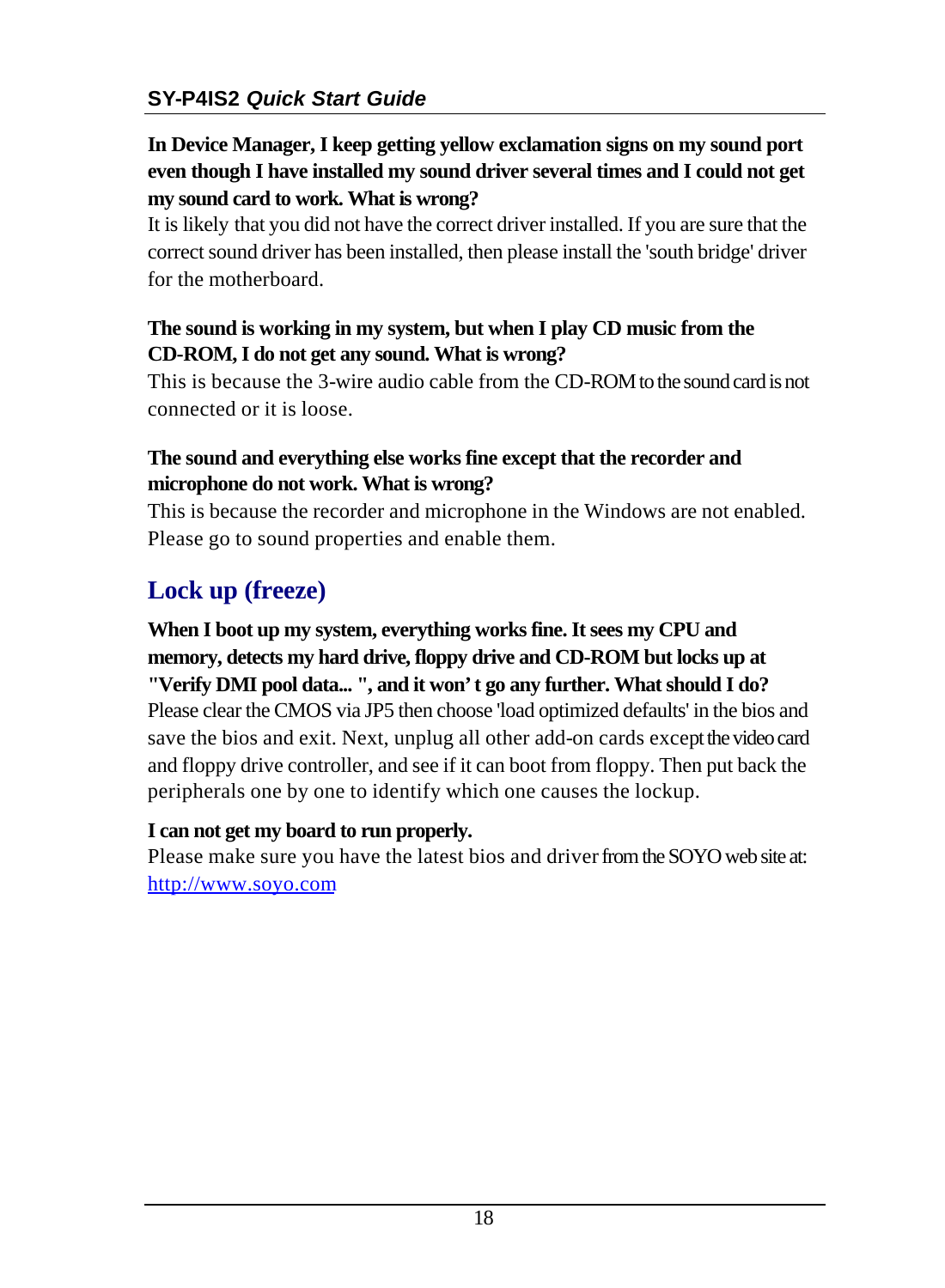#### **How to contact us:**

- If you are interested in our products, please contact the SOYO sales department in the region you live.
- If you require Technical Assistance, please contact our Technical Support in the region you live.

SOYO prefers Email as communication medium, remember to *always add to the email the country that you live in*.

#### **TAIWAN**

SOYO COMPUTER INC.

No. 21 Wu-Kung 5 Rd., Hsin Chuang City, Taipei Hsien, Taiwan, R.O.C TEL: 886-2-22903300 FAX: 886-2-22983322 http://www.soyo.com/ Email: info@mail.soyo.com

#### **USA**

SOYO INC. 41484 Christy Street, Fremont, CA 94538, USA TEL: 1-510-226-7696 FAX: 1-510-226-9218 http://www.soyousa.com/ Email: sales@soyousa.com

#### **GM**

SOYO Deutschland GmbH (SAAT Technology GmbH) August-Wilhelm-Kuhnholz-Str. 15 D-26135 Oldenburg (Oldb), Germay TEL: 49-441-209-100 FAX: 49-441-203-442 http://www.soyo.de/

Email: sales@soyo.de

#### **JAPAN**

SOYO COMPUTER

SOYO BLDG, 1-23-14, Hyakunincho, Shinjyuku-ku, Tokyo Japan 169-0073 TEL: 81-3-3368-2188 FAX: 81-3-3368-2199 http://www.soyo.co.jp/ Email: support@soyo.co.jp

#### **CHINA**

GING MEI JEI LTD

Room 304, Phoenix Mansion, No. 165 Haidian Road, Haidian Distnct, Beijing 100080, China TEL: 86-10-6251-0089 FAX: 86-10-6251-0311 http://www.soyo.com.cn/ Email: soyo@public.bat.net.cn

#### **KOREA**

SOYO TECHNOLOGY CO., LTD.

3 rd, F1, Wonhyo Bldg, 46-1, Wonhyoro 3 Ga, yongsan Ku, Seoul Korea

TEL: 882-716-2850 FAX: 882-704-2619 http://www.soyo.co.kr/ Email: soyo@soyo.co.kr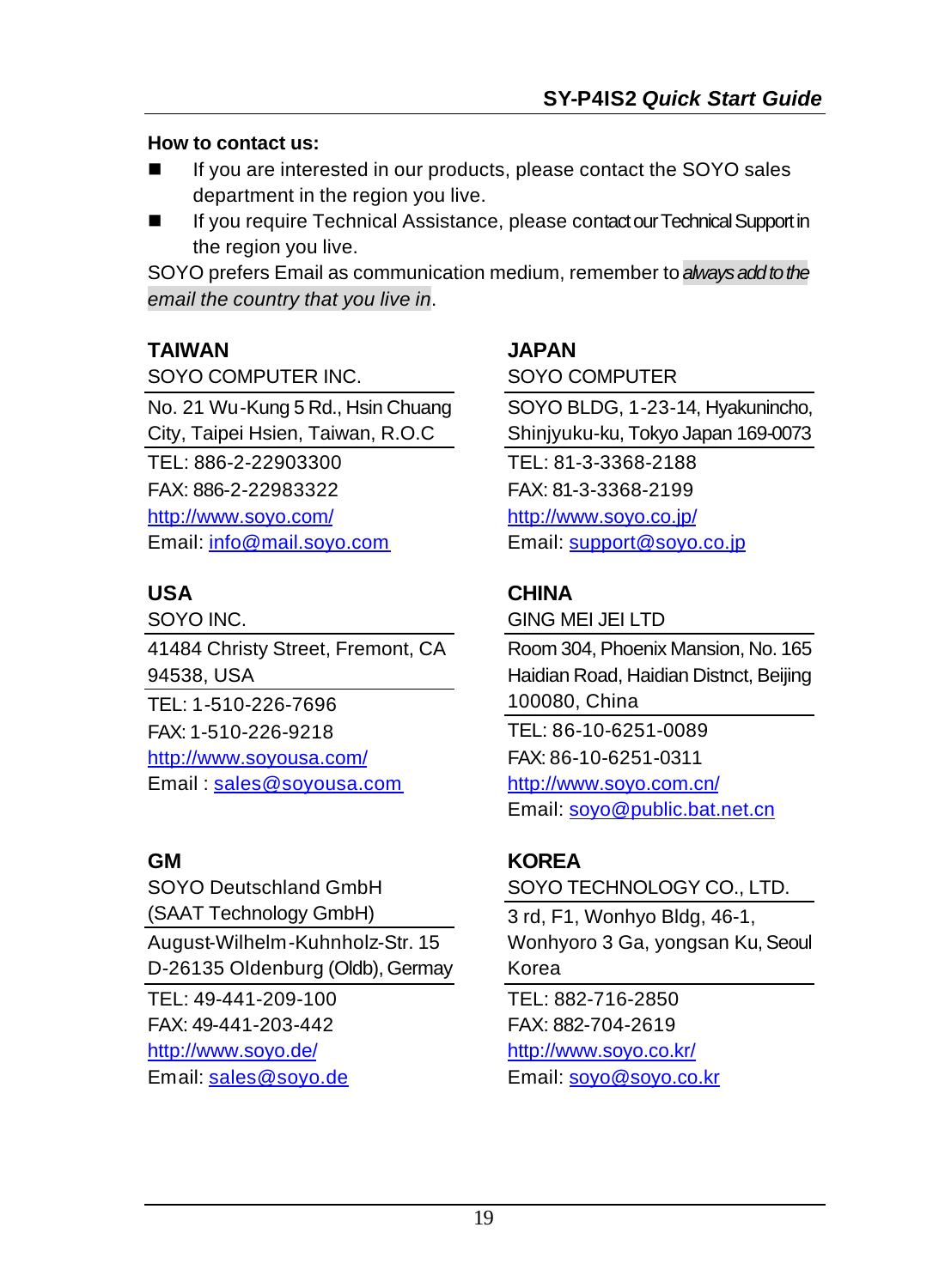#### **SY-P4IS2** *Quick Start Guide*

#### **Hong Kong**

Soyo (H.K.) Ltd.

5C, Big Star Centre, 8 Wang Kwong Road, Kowloon Bay, Kowloon, HK TEL: 852-2710-9810 FAX: 852-2710-9078 http://www.soyo.com.hk/

Email: soyo@hkstar.com